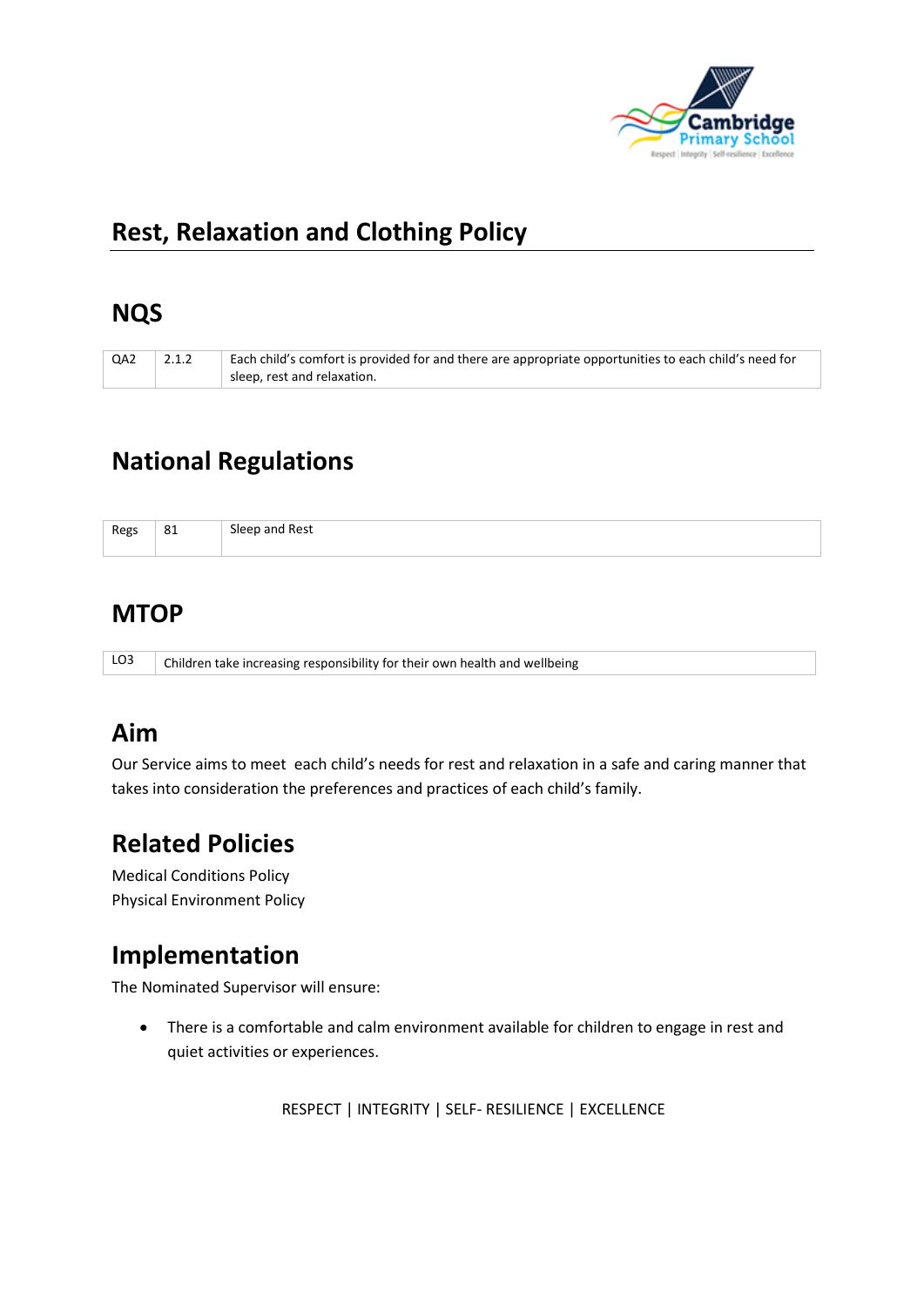

• Resting children are adequately supervised and educator to child ratios are maintained at all times children are resting.

The Nominated Supervisor will ensure educators, staff and volunteers:

- provide a range of active and restful experiences and environments and support children to make appropriate decisions regarding participation. Educators will consider the activities that children have participated in at school.
- accommodate each child's and family's preferences for rest and clothing to the extent they are consistent with our policies and requirements. This includes preferences related to a child's social and cultural heritage.
- work with children to develop their understanding of the benefits of rest and relaxation. Children will be encouraged to communicate their needs and to make appropriate decisions.
- Provide a range of appropriate activities for rest and relaxation with children. Children will be encouraged to have input into the rules and routines that facilitate the rest and relaxation requirements of all children at the service.
- group children in a way that minimises overcrowding.
- respect the privacy needs of each child during times when they are dressing, using the toilet facilities or for personal hygiene needs.

#### **Children's Clothing**

Educators, staff and volunteers will discuss with parents the need for children to be dressed in clothes that:

- are suitable for the weather i.e. loose and cool in summer to prevent overheating and warm enough for cold weather including outdoor play in winter.
- protect them from the sun during outdoor play (refer Sun Protection Policy).
- allow children to explore and play freely.
- can get dirty when children play and engage in Service activities.

RESPECT | INTEGRITY | SELF- RESILIENCE | EXCELLENCE